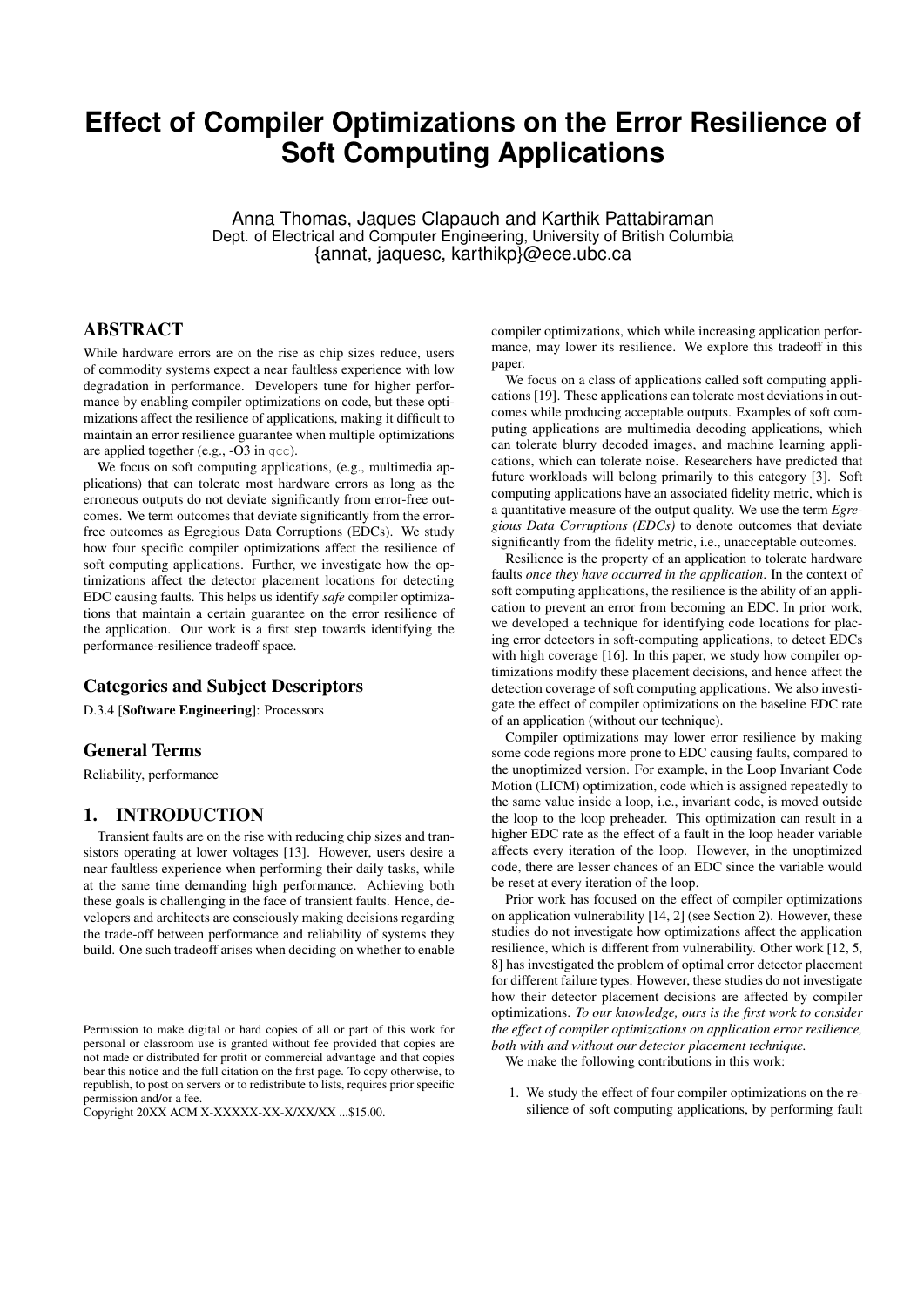injection experiments on the optimized and unoptimized versions of these applications (with no detection technique),

- 2. We then investigate how the optimizations modify the EDC coverage of our detector placement algorithm, by studying its coverage with and without the optimization,
- 3. We identify *safe* optimizations, i.e., those for which our algorithm maintained similar EDC coverages compared to the unoptimized version,
- 4. Finally, we develop insights on how certain application characteristics contribute to the change in resilience both with and without our detection technique.

Our work helps to better understand the coupling of compiler optimizations and reliability. Our study is a first step towards identifying compiler optimizations that maintain or achieve higher resilience compared to the baseline unoptimized versions of applications.

# 2. RELATED WORK

Prior work has focused on the effect of compiler optimization on the *vulnerability* of applications, i.e., the probability that a hardware fault affects the application and leads to an application failure. This is different from resilience, which is the conditional probability of a failure given an error in the application. Unlike vulnerability, resilience is a property of the application alone, and does not depend on hardware characteristics.

Sridharan and Kaeli [14] developed the Program Vulnerability Factor (PVF), a methodology to estimate the vulnerability of an application at the program level. PVF abstracts at the program level the Architectural Vulnerability Factor (AVF), which is an aggregate metric that determines whether a hardware fault would escalate to an erroneous output. AVF considers the occupancy of a microarchitectural unit in determining whether a fault in that unit is likely to lead to an application failure, and is hence intricately tied to the microarchitecture. PVF can estimate vulnerability under differing microarchitectures, while having a strong correlation with the AVF. Sridharan et al. use the PVF metric to explore the effect of compiler optimizations on the bzip application.

Demertzi et. al. [2] study the effect of compiler optimizations on vulnerability at the microarchitectural level. They apply a number of gcc optimizations to SPEC benchmarks, and analyze the resulting machine code output. Optimizations improve the code performance, allowing the code to be *in flight* for a lesser period of time, and hence making it less susceptible to hardware faults. They determine the susceptibility of the code to a fault, using a metric called Expected Failures during execution, which takes into account the AVF and the number of Failures per 1 billion operations (FIT). They then explore the effect of optimization collections (four optimization levels in gcc) on specific microarchitectural units such as the Reorder Buffer, the Instruction Fetch Queue, and the Load Store Queue.

In addition to the focus on resilience, our study differs from the above ones in that it considers the effect of individual optimizations (e.g., Loop Invariant Code Motion) on the resilience of the application. On the other hand, the above studies look at the effects of collections of optimizations enabled by the optimization levels in gcc (e.g.,-O2), which makes it difficult to pinpoint which optimization is responsible for the reduction in resilience (if any).

# 3. BACKGROUND



*Figure 1:* The EDC causing fault decoded image (left) versus Non-EDC causing fault decoded image (right) from the JPEG decoder

In this section, we present our fault model, the concept of an EDC, and the high-level idea of our previous work that identifies error detector locations for EDC causing faults.

Fault Model: We consider transient hardware faults that occur in the processor, specifically those that occur in the functional units, i.e., the ALU and the address computation for loads and stores. However, faults in the memory components such as caches are not considered, since these components are usually protected at the architectural level using ECC or parity. We do not consider faults in the control logic of the processor as this is a small portion of the processor area, nor do we consider faults in the instructions, as these can be handled through control-flow checking techniques [11]. As in prior work, we do not consider faults in floating point registers [4] - this is part of future work.

Egregious Data Corruptions (EDCs) are application outcomes that deviate significantly from the fault free outcome, i.e., they affect outputs egregiously. This deviation is quantified by a fidelity metric that is well defined for most soft computing applications [9]. For example, the fidelity metric used by speech decoders is Segmental SNR. Silent Data Corruptions (SDCs), or outcomes that result in any deviation in the output from the fault free outcome, are a superset of EDCs. An SDC is classified as either an EDC or a Non-EDC, depending on the fidelity threshold value of the outcome.

The example in Figure 1 shows the faulty decoded images of the JPEG decoder (part of Mediabench [7]), when a fault is injected into the program. The fidelity threshold is the Peak Signal to Noise Ratio (PSNR) between the fault-free decoded image, and the faulty decoded image. As the PSNR value becomes lower, the output corruption becomes more egregious. Assuming a fidelity threshold value of PSNR 30, the faulty image on the left with a PSNR of 11.37 is classified as an EDC, while the faulty image on the right with a PSNR value of 44.79 is classified as a Non-EDC. The comparison is performed with respect to the base image (not shown).

Detector Placement Technique: In our prior work [16], we developed a technique to identify detector placement locations to detect EDCs with high coverage while efficiently differentiating them from the Non-EDC and benign faults. This technique relies entirely on static analysis of the code, and the dynamic execution profile of the application. Other work [4, 15] has identified control and pointer data as detector placement targets. However, our technique identifies the following program data as critical from EDC detector placement point of view:

- 1. Control data which affects large amount of data. For example, loop termination conditions, and branches with pointer arithmetic within their bodies.
- 2. Pointer data which points to large amount of data, and hence a fault in the lower order bits of the pointer cause an EDC. For example, faults affecting array indices usually cause a Non-EDC or crash (depending on the bit location).
- 3. Calls to certain functions that return a value, and do not cause any side-effects. A detector is placed to verify the return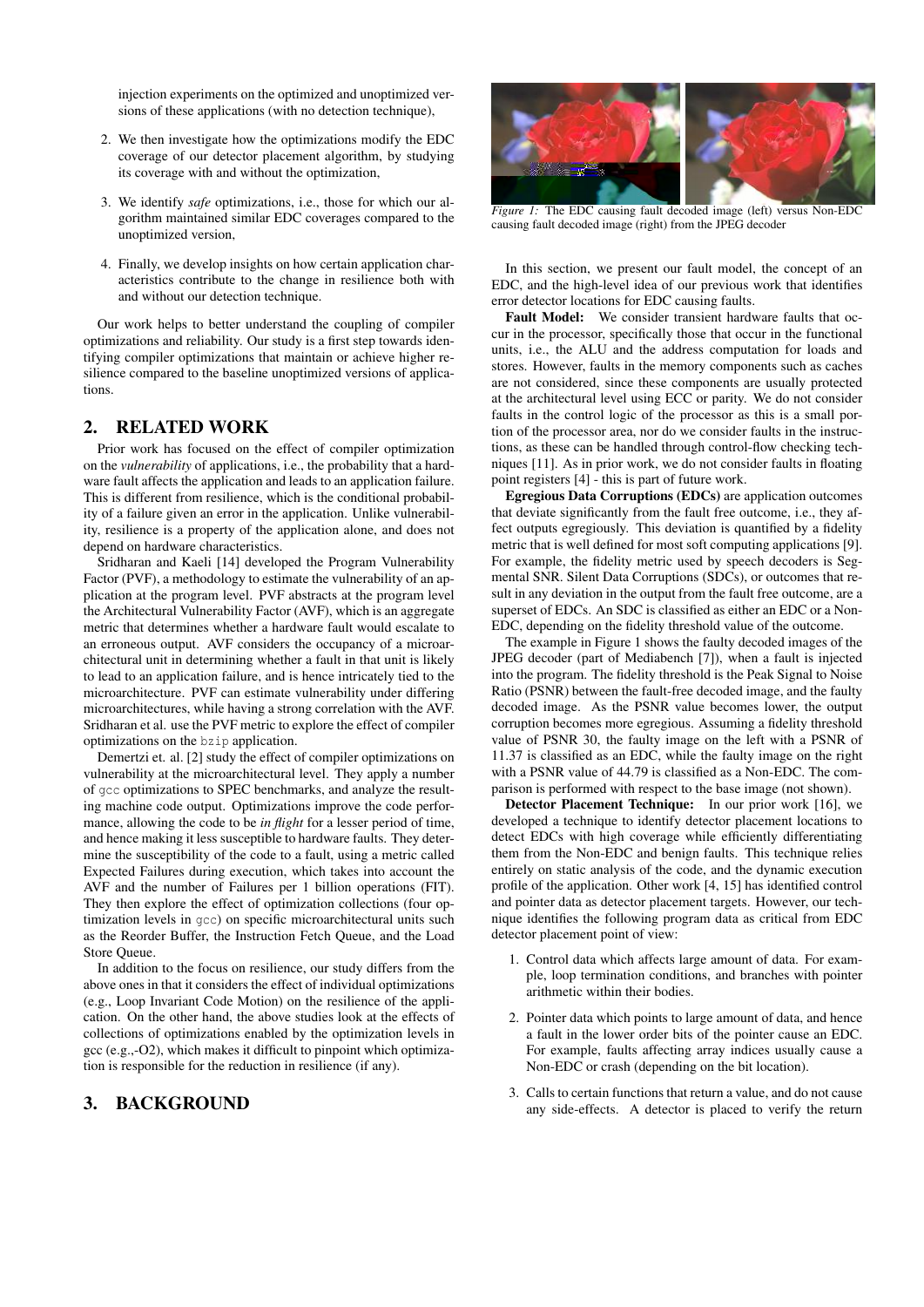value of the function, and no detectors are placed within the function, as it is side-effect free.

We performed an initial study to formulate heuristics that identify EDC causing data. More details may be found in [16]. The underlying common characteristic of these heuristics was that *data or instructions affecting larger amount of data, were highly likely to cause an EDC, and should be protected with detectors.* Let us consider the example in Figure 2, which is based on the MPEG benchmark, from the Mediabench Benchmark. The function conv422to-444 converts from YUV 4:2:2 subsampling (U and V components are sampled at half the rate of Y component) to YUV 4:4:4 (all components sampled at same rate). We found that faults in branches B1 and B2 cause an EDC as they can affect the entire dst array, but faults in the low order bits of the array index of Clip in P1 or a fault in branch B3 causes a Non-EDC, as they affect only one element in the dst array.

| 1 void conv422to444(char *src, char* dst, int width, |  |
|------------------------------------------------------|--|
| int height, int offset) {                            |  |
| 2                                                    |  |
| $\overline{\mathcal{L}}$<br>$w = width \gt 1$ :      |  |
| $if (dst < src + offset)$ //B1<br>$\overline{4}$     |  |
| $\overline{5}$<br>return:                            |  |
| for $(i=0; j <$ height; $i++$ ) { //B2<br>6          |  |
| for $(i=0; i <$ width; $i++$ ) {<br>$\tau$           |  |
| $i2 = i < 1$ :<br>$\overline{\mathbf{x}}$            |  |
| $\overline{Q}$<br>$im1 = (i < 1) ? 0 : i = 1; //B3$  |  |
| 10<br>$\cdots$                                       |  |
| dst[i2] = $Clip[(21*src[im1])>>8]; // P1$<br>11      |  |
| 12                                                   |  |
| 13                                                   |  |
| 14                                                   |  |
| 15                                                   |  |

*Figure 2:* Example Code of EDC versus Non-EDC data

Further, based on the heuristics, we developed an algorithm to identify program locations for placing error detectors. The goal of the algorithm is to preemptively detect EDC causing faults in soft computing applications, under a given performance overhead that the user is willing to tolerate. The algorithm requires as inputs from the user: (a) the application source code, (b) the maximum permissible performance overhead, and (c) the application's execution profile, under representative inputs (contains the dynamic instruction counts of the application).



**Data Variables or Locations to Protect** *Figure 3:* Technique Workflow with required inputs

The workflow of our technique is outlined in Figure 3, and consists of three steps. First, we compile the application source code into an Intermediate Representation (IR). Second, we rank the above critical instructions according to their EDC causing nature, based on the heuristics and static analysis of the code. Third, we choose the optimal data set for detector placement under the given performance overhead bound, using a selection algorithm that combines the obtained EDC ranks and the runtime profiling information.

Implementation: We implemented the EDC ranking and the selection algorithm as custom passes in the LLVM compiler ver-

sion 2.9 [6]. First, the application source code is compiled into the LLVM Intermediate Representation (IR) along with the mem2reg optimization (i.e., promote loads/stores to registers). Second, the IR is (a) statically analyzed to compute the static EDC rank for the EDC causing instructions, and (b) instrumented to place detectors identified using profile data, under the given performance overhead bound. We wrote a custom pass for obtaining profile data and for measuring the performance overhead, using LLVM basic block profiling pass. Third, the instrumented IR is compiled into machine code using the LLVM compiler's code generation pass.

The error detectors are derived by replicating the static interprocedural backward slice of the EDC data item, and placing a comparison statement after the copy of the item. We do not consider reaching stores (for loads), and function pointers when computing the backward slice. Instead, we simulate these detectors by instrumenting the IR with trace calls at the locations chosen for detector placement. These trace calls record the values of the EDC data in a file, and a fault is detected if the fault-free and faulty trace files differ. The fault-free trace file is obtained by running the instrumented IR on the same input, with no faults injected.

In this paper, the compiler optimizations are done at the intermediate code level, and we study how the EDC coverage of our technique varies under these optimizations<sup>1</sup>. At a high level, this helps us in understanding how the detection technique is affected by the compiler optimizations. As we show later, *certain optimizations reduce the EDC coverage of our technique, and the extent of reduction depends on program characteristics.*

#### 4. OPTIMIZATIONS

In this section, we present the specific optimizations under which we evaluate the resilience of soft computing applications, and the rationale behind choosing these optimizations for our study. For each optimization, we formulate research question(s) on the behaviour of faults in applications under the optimization. Note that the research questions are orthogonal to our detection technique. We investigate these research questions in Section 6.1. They examine how faults affecting the applications behave under these optimizations, with no detection technique in place. We study the effect of the optimizations on our technique in Section 6.2.

We define EDC rate as the fraction of EDC outcomes out of all fault outcomes of the application. The optimizations affect the baseline resilience of the application by either (a) increasing the EDC rate compared to unoptimized code, i.e., lowering the resilience, or (b) decreasing the EDC rate compared to unoptimized code, i.e., improving the resilience of optimized code.

#### 4.1 Combine Redundant Instructions: Inst-Combine

The Combine Redundant Instructions optimization (*Inst-Combine*), as the name implies, optimizes code by combining multiple instructions into one. The question we ask for this optimization is:

*RQ1: Do faults affecting inst-combined optimized code have a higher likelihood of causing EDCs, thereby increasing the EDC rate compared to the unoptimized version?*

There are two conflicting answers to this question:

• A hardware fault affecting the combined instruction in the optimized version has a higher likelihood of leading to an EDC compared to a fault affecting the redundant instructions in the unoptimized version. This is because the combined

<sup>&</sup>lt;sup>1</sup>We had only enabled the mem2reg optimization of LLVM in our earlier work [16].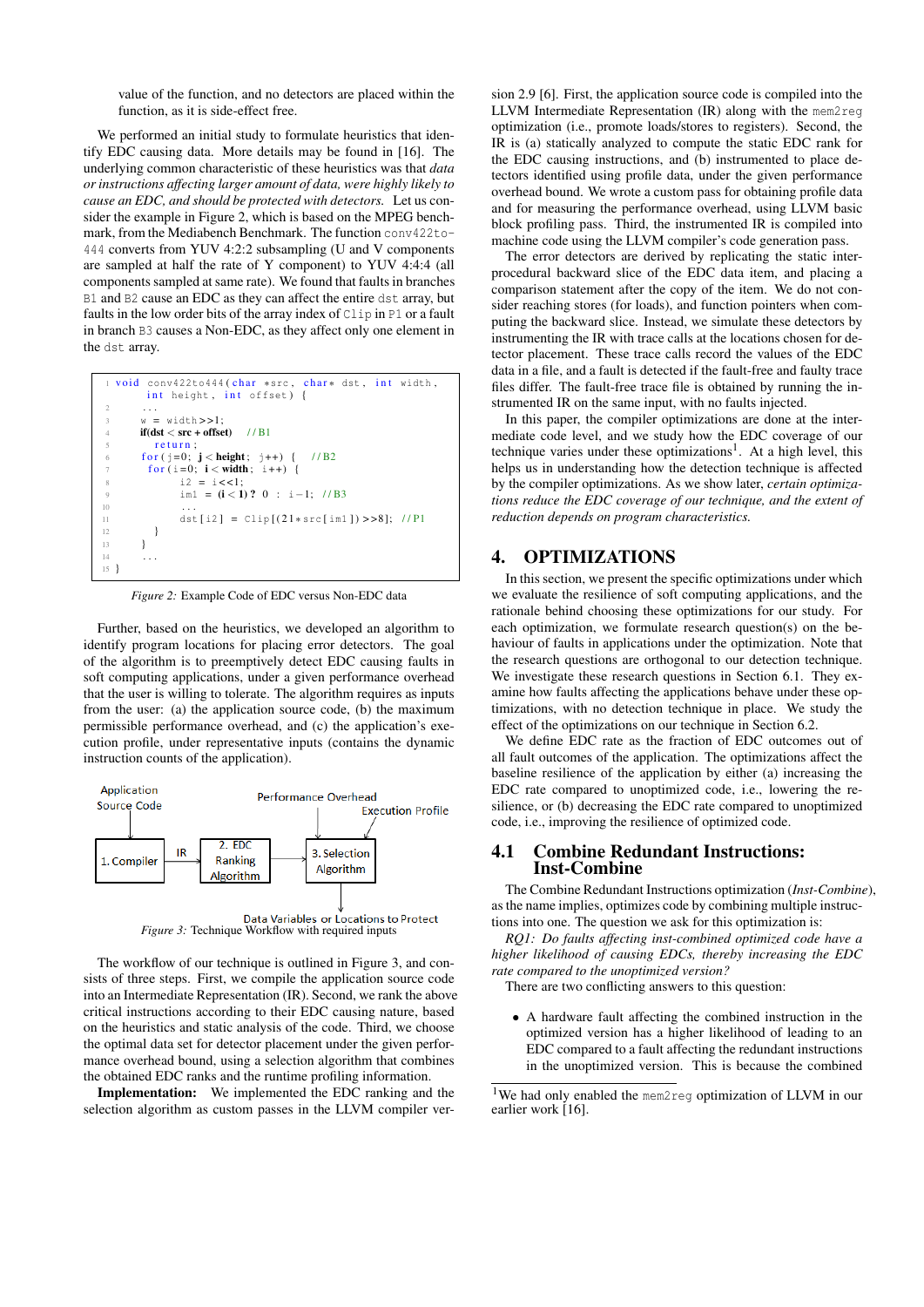instruction represents the collection of original redundant instructions, and might have a more pronounced effect on the output, thus leading to an EDC.

• The probability of the combined instruction in the optimized version being affected by a fault, is lower than the set of redundant instructions in the unoptimized version, as it has a smaller footprint.

# 4.2 Loop Invariant Code Motion: LICM

Loop invariant code motion (*LICM*) is an optimization technique which moves invariant code within the loop to the loop pre-header, i.e., it is no longer executed within loop iterations. This optimization is prevalent in popular compilers such as gcc, and LLVM. Note that the effect of the optimization on the code is highly dependent on the application. In particular, it works in applications that contain invariant code within loops that can be moved outside. The question we ask around this optimization is:

*RQ2: Do faults affecting the invariant code moved outside the loop in LICM optimized application have a higher likelihood of causing EDCs, thereby increasing the EDC rate compared to the unoptimized version?*

Similar to Inst-Combine, LICM also brings forth contrasting possibilities in terms of soft errors:

- There is a lower likelihood of a fault affecting the invariant code that is moved to the preheader (executed less frequently than code within the loop), and hence lower likelihood of EDCs.
- On the other hand, if a fault affects the invariant code moved outside the loop, there might be a greater propagation of the error since the value is not being reset in each iteration as in the unoptimized version. This leads to a higher likelihood of EDCs.

# 4.3 Loop Unrolling: Loop-Unroll

Loop unrolling (*loop-unroll*) trades off static code size for performance, by unrolling the loops in a program (as the name suggests) [18]. This reduces branch misprediction penalties, as there are fewer branches to (mis-)predict. Also, if the loop statements are independent, higher performance gain can be achieved by loop parallelism. Note that the effect of the loop unrolling is dependent on the loop unrolling factor, and factors such as the loop trip count. The question we ask regarding this optimization is:

*RQ3: Do faults affecting loop-unrolled optimized code have a lower likelihood of causing EDCs, thereby lowering the EDC rate compared to the unoptimized version?*

By loop unrolling, the dynamic count of loop termination branch conditions reduces. Hence, there might be a lower probability of a hardware fault striking the branch condition, and leading to an EDC.

# 4.4 Sparse Conditional Constant Propagation: **SCCP**

The Sparse Conditional Constant Propagation optimization (*SCCP*), propagates constants throughout the code. In the process, certain conditional branches that use these constants become unconditional, which in turn propagates more constants. Also, after *SCCP*, the static code size is further reduced through dead code elimination (another optimization pass).

*RQ4: Do faults affecting SCCP optimized code, have a higher likelihood of causing EDCs, thereby increasing the EDC rate compared to the unoptimized version?*

Due to SCCP, the dynamic code size would be lower as conditional branches and dead code are eliminated through constant propagation. We speculate that the effect of a hardware fault would be more pronounced, and hence the fault has a higher likelihood of causing an EDC.

# 5. EXPERIMENTAL SETUP

In this section, we present the benchmarks and the fidelity thresholds, followed by the evaluation metrics and the approach we use to analyze the effect of the optimizations on the application error resilience (both with and without our detection technique).

Benchmarks: We use six soft-computing applications, two from MediaBench [7] and four from Parsec [1]. Table 1 shows the benchmarks, and the fidelity thresholds, along with the fidelity threshold values (mentioned in parantheses in column 4). We made small changes to some of the benchmark programs as explained in our prior work [16], to make them work with our infrastructure.

| <i>Table 1:</i> Characteristics of Benchmark Programs. Higher distortion (scaled |  |
|----------------------------------------------------------------------------------|--|
| difference) is more egregious, lower PSNR is more egregious.                     |  |

| <b>Benchmark</b>  | <b>Description</b>                      | Input                    | Fidelity Met-                         |
|-------------------|-----------------------------------------|--------------------------|---------------------------------------|
| (Lines of         |                                         |                          | ric (threshold                        |
| $C/C++$           |                                         |                          | value)                                |
| Code)             |                                         |                          |                                       |
| Black-            | option<br>Compute                       | $Sim-$                   | differ-<br>Scaled                     |
| Scholes           | pricing<br>using                        | large                    | ence of option                        |
| (1661)            | <b>Black-Scholes</b>                    |                          | prices $(0.3)$                        |
|                   | Partial Differential                    |                          |                                       |
|                   | Equation                                |                          |                                       |
| X264              | Media Application                       | test                     | Mean distortion                       |
| (37454)           | performing H.264                        |                          | of PSNR (mea-                         |
|                   | encoding of video                       |                          | sured by H.264                        |
|                   |                                         |                          | reference<br>de-                      |
|                   |                                         |                          | coder)<br>and                         |
|                   |                                         |                          | encoded<br>the                        |
|                   |                                         |                          | video's<br>bitrate                    |
|                   |                                         |                          | (0.017)                               |
| Canneal           | Simulated<br>cache-                     | Sim-                     | Scaled differ-                        |
| (4506)            | aware annealing to                      | dev                      | ence of routing                       |
|                   | optimize<br>routing                     |                          | cost between                          |
|                   | cost of a chip design                   |                          | faulty<br>and                         |
|                   |                                         |                          | original version                      |
|                   |                                         | $\overline{\text{Sim-}}$ | (0.026)<br>$\overline{dif}$<br>Scaled |
| <b>Swaptions</b>  | portfolio<br>Price                      |                          | ference<br>of                         |
| (1428)            | swaptions<br>of<br>$us-$<br>Monte-Carlo | small                    |                                       |
|                   | ing<br>simulations                      |                          | swaption prices<br>(0.00001)          |
| <b>JPEG</b>       | <b>Image Decoder</b>                    | test-                    | <b>PSNR</b> between                   |
| (30579)           |                                         |                          | faulty<br>and                         |
|                   |                                         | img.jpg                  | fault-free<br>de-                     |
|                   |                                         |                          | coded<br>images                       |
|                   |                                         |                          | (30)                                  |
| MPEG <sub>2</sub> | Video Decoder                           | $mei16-$                 | <b>PSNR</b><br>$\bar{b}e-$            |
| (9832)            |                                         | v2.m2v                   | faulty<br>tween                       |
|                   |                                         |                          | and fault-free                        |
|                   |                                         |                          | decoded image                         |
|                   |                                         |                          | set (30)                              |

Fidelity Metrics and Threshold Values: We use the Quality of Service (QOS) metrics from prior work [10] as the fidelity metrics for the Parsec benchmarks. We distinguish EDCs from Non-EDCs using the fidelity threshold value. This threshold value does not change between inputs. The distortion or scaled difference is the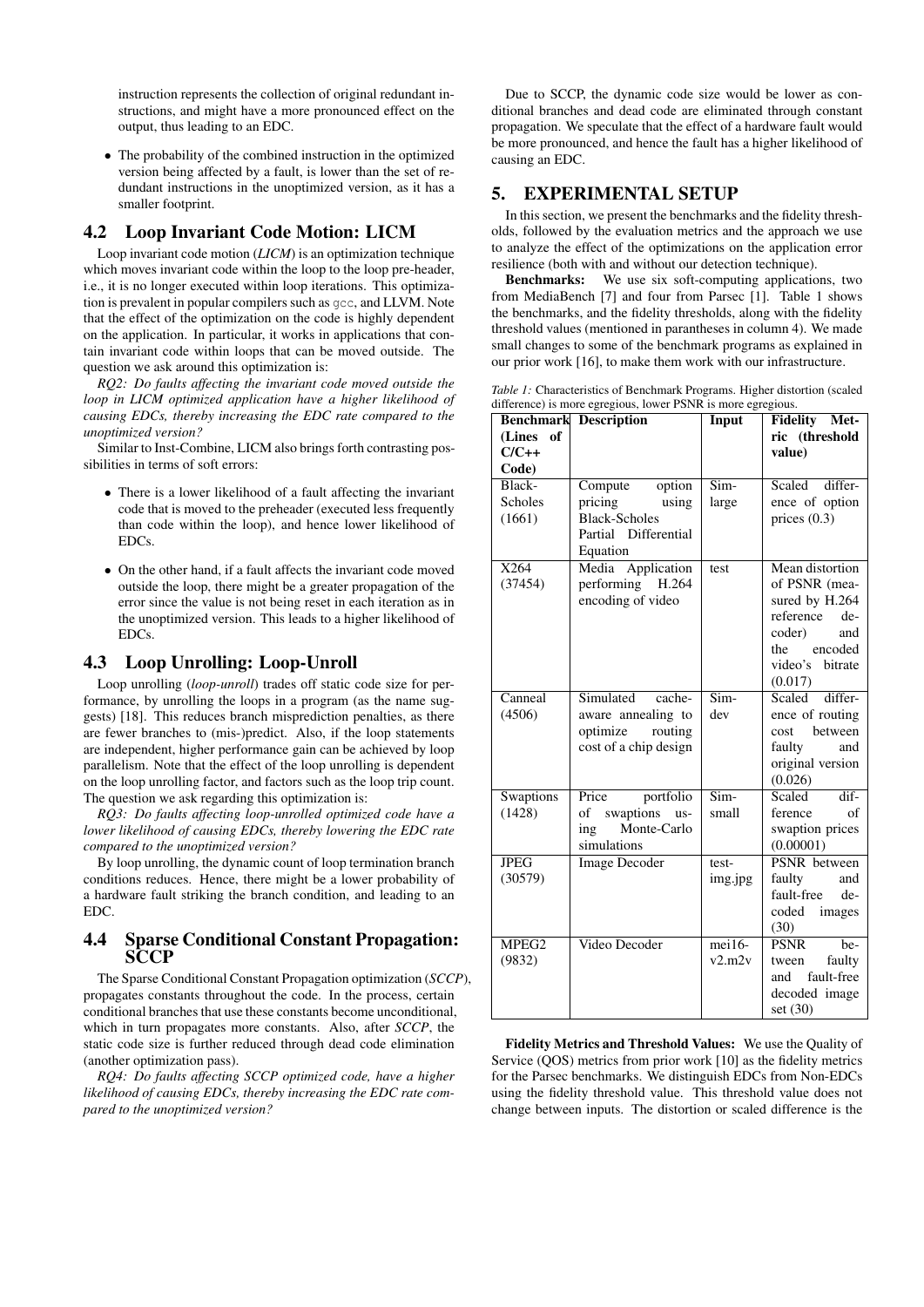difference in absolute values between faulty and original fault-free value divided by the original fault-free value. For the Parsec benchmarks, we chose the fidelity threshold value such that 30% of the most egregious deviations from the SDC set are classified as EDCs. For MPEG and JPEG, we manually inspected the faulty outputs, and noticed that EDCs were caused when the PSNR value was below 30, i.e., the images were severely distorted. Hence, we choose the value 30 as the fidelity threshold for these two programs.

Coverage Evaluation: We evaluate our technique by performing fault injection on the benchmark programs in Table 1. These fault injection experiments are performed on five versions of each benchmark's code, namely the unoptimized code, and the four optimized versions (see Section 4). We kept the fidelity threshold value and number of injections the same between the optimized and unoptimized versions.

For performing the fault-injection experiments, we use LLFI, a program level fault-injection tool that we developed [17]. LLFI works at the LLVM compiler's intermediate representation (IR) level, and allows fault-injections to be performed at specific program points, and into specific data types. In each run, a fault, i.e., a single bit flip, is injected into the destination register of exactly one dynamic instance of an instruction chosen at random (among all the executed instructions), and the outcome of the fault is classified by comparing the final output with the fault free outcome. The fault-free or baseline outcome is obtained by running the original executable with the same input, but without any injected faults. We classify the outcomes of the injected faults into Crash, Benign, EDCs and Non-EDCs (the hang rate is very low in our experiments). All injected faults are executed i.e., the instruction into whose output the fault was injected, is executed by the program.

The EDC coverage is the fraction of detected EDCs out of total EDCs, while the Non-EDC and benign coverage is the fraction of detected Non-EDCs and Benign faults out of the total Non-EDC and Benign faults. We measure the EDC coverage of our technique under the optimized versions of the six benchmarks, for each optimization, and on the unoptimized version. We present only the EDC coverage, as the Non-EDC and Benign coverage did not vary much between the optimized and unoptimized versions.

We inject 5000 faults for each benchmark and optimization combination. The EDC rates are statistically significant with an error bar of  $\pm$  0.8% at the 95% confidence interval <sup>2</sup>. We inject only one fault in each run, as we assume that transient faults are relatively rare events compared to the total execution time of an application. We measure the EDC coverage under the performance overhead bound of 20% (the dynamic instruction count of the replicated instructions).

Analysis approach: We measure the effect of optimization on the baseline resilience (with no detection technique) by investigating the increase or reduction in the EDC rate of the optimized version versus unoptimized version. For the second part of our analysis, i.e., studying the effect of optimization on our detection technique, we perform a quantitative analysis by comparing the EDC coverage of our technique under the optimized version versus the unoptimized version.

*We consider an optimization safe under our technique, if the EDC coverage is comparable to that of the unoptimized code, i.e., higher or within 5% lower with respect to the unoptimized code.* In cases where the the optimization is unsafe, we qualitatively examine the detector locations chosen in the optimized version to understand why the EDC coverage is lower.

# 6. RESULTS

In this section, we present the effect of compiler optimization on the application error resilience (independent of our detection technique), and answer the research questions posed in Section 4. We then present the effect of the optimizations on our detection technique, by reporting the EDC coverage of our technique for the four optimizations under the 20% performance overhead.

# 6.1 Effect of compiler optimization on error resilience

Table 2 shows the percentage of EDC outcomes for each benchmark under the four optimizations. The EDC percentages presented in the table are independent of our technique, and it shows how the resilience of the applications varies from the baseline unoptimized version with no detection technique in place. Recall that *the optimization reduces the error resilience of the application compared to baseline resilience, when the EDC rate of the optimized version of the application is higher compared to the unoptimized one.*

| <b>Benchmark</b>    | Inst-          | <b>LICM</b> | Loop-         | <b>SCCP</b> | UnOpt |
|---------------------|----------------|-------------|---------------|-------------|-------|
|                     | <b>Combine</b> |             | <b>Unroll</b> |             |       |
| <b>Blackscholes</b> | 9.9            | 9.48        | 8.48          | 9.38        | 10    |
| X264                | 2.48           | 2.96        | 2.82          | 2.1         | 2.24  |
| Canneal             | 4.56           | 3.26        | 3.26          | 3.94        | 3.32  |
| <b>Swaptions</b>    | 2.5            | 3.12        | 2.44          | 2.98        | 2.36  |
| <b>JPEG</b>         | 3.68           | 3.56        | 4.16          | 4.08        | 3.76  |
| MPEG <sub>2</sub>   | 2              | 2.1         | 2.56          | 1.7         | 2.3   |
| Average             | 4.19           | 4.08        | 3.95          | 4.03        | 3.99  |

*Table 2:* Percentage of EDC outcomes in each benchmark under the four optimizations, and the unoptimized version. Error bars are  $\pm 0.8\%$ 

The occurrence of EDC causing faults in the optimized code varies significantly (beyond the error bars) from the unoptimized version, depending on the benchmark. This is true for all four optimizations. We present the analysis for each optimization, by considering benchmarks whose EDC rates vary significantly from the unoptimized version.

#### *6.1.1 Inst-Combine*

In general, Inst-Combine optimized benchmarks have a lower EDC rate than the corresponding unoptimized version, thereby maintaining the baseline error resilience of the application. However, Inst-Combine optimized Canneal has a higher EDC rate than its unoptimized version  $3$ . On further investigation, we found that the dynamic count of instructions in the optimized version is an order of magnitude lower than the unoptimized version. For all other benchmarks, the difference in dynamic count is within 1%. To answer RQ1, *faults affecting Inst-combine optimized code have a higher likelihood of causing an EDC, only if the reduction in dynamic code size with respect to the unoptimized version is highly pronounced.*

#### *6.1.2 LICM*

For LICM as shown in Table 2, all benchmarks except Swaptions and X264 have LICM optimized EDC rate similar to that of the unoptimized version. Swaptions is significantly higher than the baseline unoptimized version, i.e., the optimization lowers its resilience compared to the unoptimized version. Swaptions contains many instances of invariant code within loops. Figure 4 shows two such

<sup>&</sup>lt;sup>2</sup>Blackscholes has an error bar of  $\pm$  0.8%, while other benchmarks have an error bar within  $\pm 0.5\%$ .

<sup>&</sup>lt;sup>3</sup>Swaptions and X264 also have a higher EDC rate, but they are within the error bars of their respective EDC rates.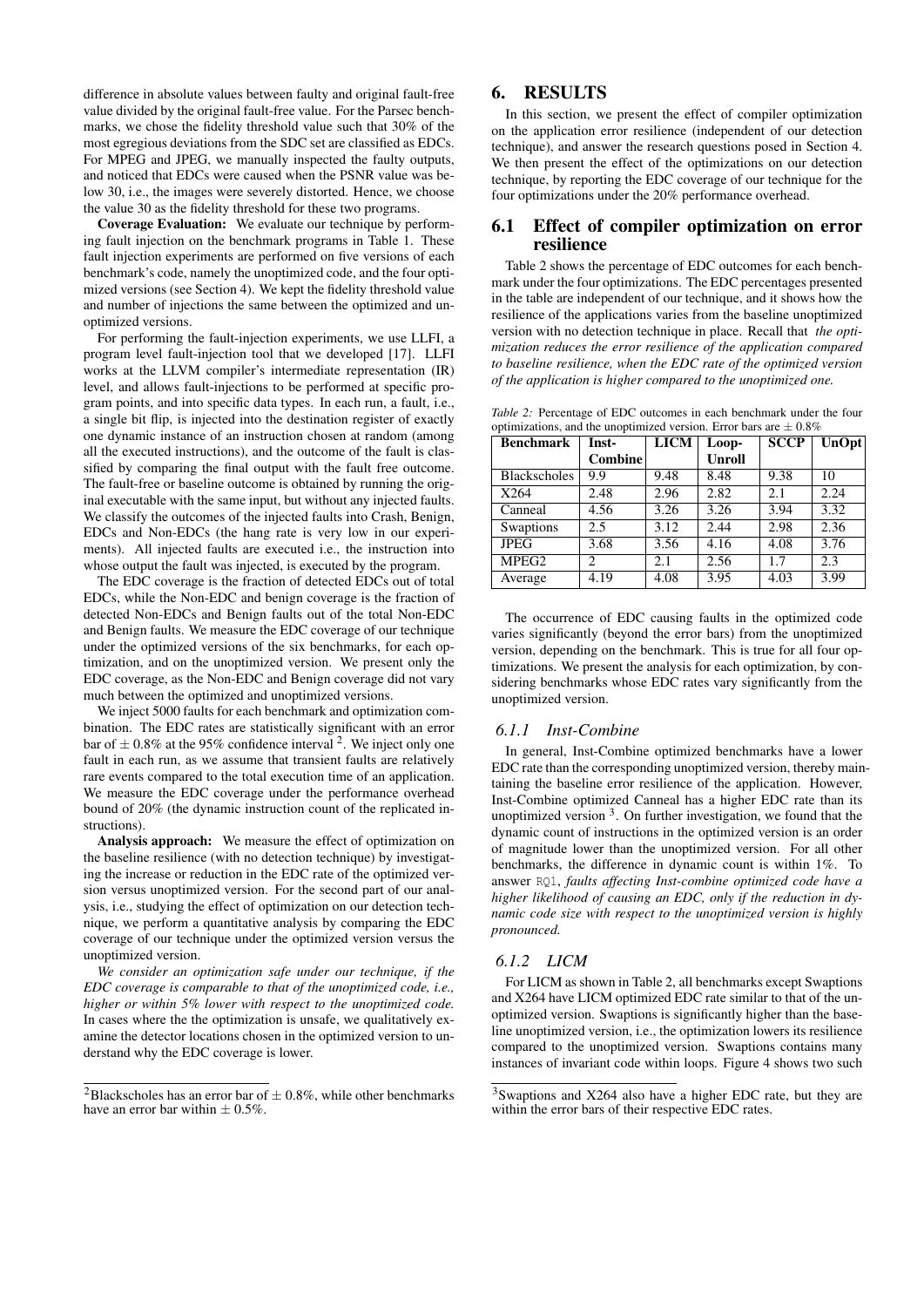functions, Discount\_Factors\_Blocking and HJM\_SimPath\_Forward\_Blocking. The loop invariant code in Discount\_Factors- Blocking is  $i *$  BLOCKSIZE + b at line 6, which is hoisted outside the loop. Similarly, for HJM\_SimPath\_Forward\_Blocking, we have multiple instances of invariant code such as iN-1 at line 15 and 18, and BLOCKSIZE \*j + b at line 19. In the LICM optimized version for the HJM\_SimPath\_Forward\_Blocking function, we did not see faults affecting the invariant code at all. In the unoptimized version, faults affect multiple invariants within the loop (the probability of the fault striking is much higher as the invariant code is within the loop), and many of them lead to benign outcomes or Non-EDCs.



*Figure 4:* Loop Invariant Code Examples in Swaptions

It is interesting to note that the increase in EDC rate for Swaptions compared to its unoptimized version, is not due to faults affecting the invariant code outside the loop (we did not observe faults affecting the invariant code). The increase is due to faults affecting loop termination conditions whose loop body contains a call to the function RanUnif(), and these faults lead to EDCs. These loop bodies contain invariant code similar to those in function HJM\_SimPath\_Forward\_Blocking. Due to the reduction in dynamic code size of statements within the loop body of the LICMoptimized Swaptions, there are a higher number of faults affecting the loop termination conditions, and hence a higher number of EDCs.

To answer RQ2, the increase in EDC rate of LICM-optimized applications compared to the unoptimized version, is not due to faults affecting the invariant code hoisted outside the loop. Also, we found that *under the conditional probability that a random hardware fault occurs in the application, there is a low likelihood of a fault affecting invariant code hoisted outside the loop in LICM optimized code*.

#### *6.1.3 Loop-Unroll*

The EDC rates of most Loop-Unroll optimized benchmarks are within the error bars of their corresponding unoptimized versions. While there is an increase in the static code size for all benchmarks with this optimization, this is mostly due to the pre-requisite passes. These passes, *lcssa* (loop-closed-ssa), and *loop-simplify* insert loop pre-headers, and an extra branch before the loop. Hence, in the unoptimized version while one loop termination branch condition is present, in the optimized version two branch conditions are present for the same loop. In most benchmarks, an extra branch condition is added by the prerequisite passes, but no unrolling happens (possibly due to absence of trip count information).

To answer RQ3, we cannot conclude that the likelihood of faults leading to EDC for loop-unrolled optimized code is lower. Only

Blackscholes has a lower EDC rate compared to the unoptimized version. We did not see any reduction in the number of faults affecting branch conditions.

#### *6.1.4 SCCP*

The EDC rates of most SCCP optimized benchmarks are similar to the corresponding unoptimized versions, except for Canneal and Swaptions. However, this increase does not have any correlation with the reduction in dynamic code size. In most cases, SCCP optimization eliminates bitcast instructions, and variable indices in the getelementptr instruction (to use constant indices).

To answer RQ4, certain applications have a higher likelihood of EDC causing faults in SCCP optimized code, i.e., higher EDC rates for SCCP optimized code, but this increase is not correlated with the reduction in dynamic code size. We will investigate this more in future work.

#### 6.2 Effect of compiler optimization on detection technique

In this section, we present the effect of the optimizations on the detectors chosen by our technique. We also present the effect of the four optimizations on the EDC coverage of our technique, and which optimizations are *safe* under our detection technique (beyond the change in baseline resilience).

#### *6.2.1 Detectors*

Table 3 presents the number of detectors under different optimizations for the 20% performance overhead bound, chosen by our technique.

*Table 3:* Number of detectors in each benchmark under different optimizations for 20% performance overhead

| <b>Benchmark</b>    | Inst-   | <b>LICM</b> | Loop-         | <b>SCCP</b> | <b>UnOpt</b> |
|---------------------|---------|-------------|---------------|-------------|--------------|
|                     | Combine |             | <b>Unroll</b> |             |              |
| <b>Blackscholes</b> | 14      | 14          | 16            | 14          | 14           |
| X264                | 330     | 468         | 301           | 331         | 331          |
| Canneal             | 31      | 36          | 40            | 36          | 36           |
| Swaptions           | 134     | 30          | 60            | 136         | 136          |
| <b>JPEG</b>         | 75      | 63          | 65            | 61          | 61           |
| MPEG <sub>2</sub>   | 162     | 167         | 146           | 165         | 165          |

Our technique identifies these locations by estimating the performance overhead of a specific location based on the dynamic count of replicated code, i.e., the backward slice of the detector location. Hence, *the detector placement locations identified using our technique is tightly coupled with how the optimizations change the benchmark code.*

For example, the number of detectors chosen by Inst-combine optimization depends on which redundant instructions are combined. The JPEG optimized version has a higher number of detectors than its unoptimized version (75 versus 61). This is because the combined instructions belong to the backward slice of the chosen detector locations, and hence the performance overhead of the detector is lower than that in the unoptimized version.

However, the number of detectors are much lower in Canneal, when Inst-Combine is applied to it. The redundant instructions that are eliminated reduce the overall dynamic count of instructions, but does not change the dynamic count of the backward slice of the detector locations. Hence, the performance overhead of the individual detectors in the optimized version is higher, and under the given performance overhead bound, lower number of detectors get chosen.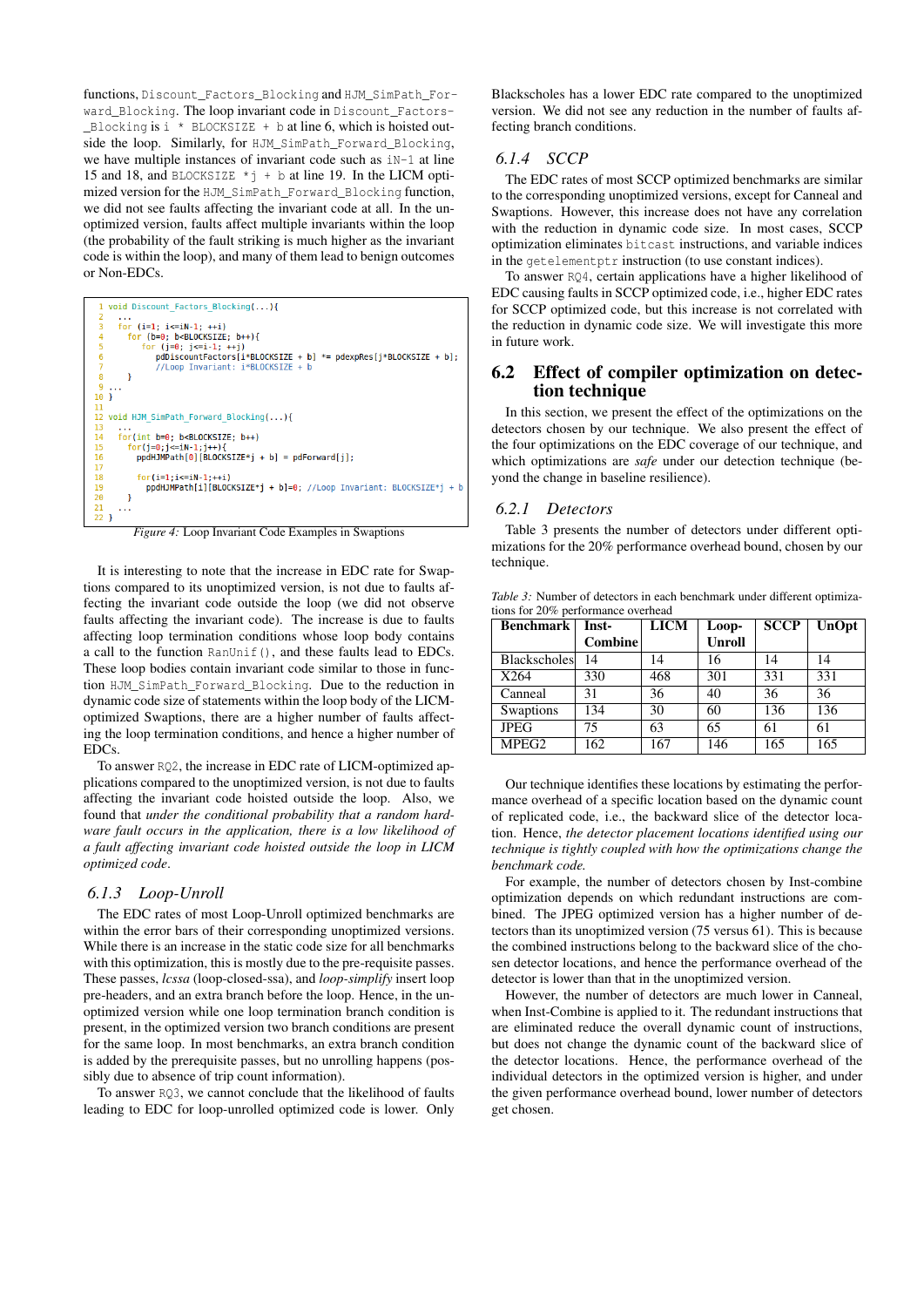#### *6.2.2 EDC Coverage*

Figures 5, 6, 7 and 8 show the normalized EDC coverage with respect to the baseline coverage for the four optimizations. The baseline EDC coverage is the coverage for the unoptimized version of the benchmark. We do not show the absolute baseline coverages because our study focuses on *the change in coverage by the optimizations*. Note that the baseline coverages of all benchmarks are normalized to 100%. From Figure 6, we find that LICM is a *safe* optimization for all benchmarks under our technique.

The EDC coverage differs across benchmarks, for the four optimizations. For three of the benchmarks, JPEG, MPEG and Canneal, all four optimizations are *safe* compared to the unoptimized version, i.e., either higher than the baseline coverage or within 5% lower than the baseline. Hence, *the effect of optimization on EDC coverage depends on benchmark specific characteristics.* For the remaining three Parsec benchmarks, individual optimizations are unsafe depending on the benchmark. We study these characteristics in more detail.



*Figure 5:* Normalized EDC Coverage of InstCombine with respect to the Unopt EDC Coverage (shown as 100%).



*Figure 6:* Normalized EDC Coverage of LICM with respect to the Unopt EDC Coverage (shown as 100%).



*Figure 7:* Normalized EDC Coverage of Loop-Unroll with respect to the Unopt EDC Coverage (shown as 100%).



*Figure 8:* Normalized EDC Coverage of **SCCP** with respect to the Unopt EDC Coverage (shown as 100%).

Inst-Combine: From Figure 5, InstCombine is *safe* for all benchmarks except X264 and Swaptions. On further investigation, we noticed that for these benchmarks, *Inst-Combine modifies code such that regions that were less susceptible to faults in the unoptimized version become more susceptible in the optimized version, and this reduces the EDC coverage of our technique*. Note that these regions were not protected in the unoptimized version either, but fewer faults affected those regions compared to the optimized version, leading to fewer EDCs in the unoptimized version.

For example, in Inst-Combine optimized Swaptions, a higher number of faults affect the code within the function RanUnif(), compared to those affecting the unoptimized version (40% in optimized versus 22% of total EDCs in unoptimized). This function is not protected in both the optimized and unoptimized version. RanUnif() is responsible for the 12% reduction in coverage compared to the baseline coverage. Similarly, in X264, a higher number of faults affect code regions within the function cabac\_encode\_decision\_c (14% versus 8% of the total EDCs in the unoptimized version). Detectors are not placed in this function for either the unoptimized or the optimized version. Note that both these functions have a much higher dynamic execution time compared to the remaining sections of the code. Hence, the reduction in dynamic code size results in more faults affecting these functions.

Loop-Unroll: Loop-Unroll is a safe optimization under our technique for all benchmarks except Blackscholes and Swaptions. In Blackscholes, the EDC coverage for the loop unrolled version is around 12% lower than the baseline coverage (see Figure 7). The loop termination condition at line 3 for function bs\_thread in Figure 9, has a large number of faults affecting it. This leads to EDCs, both in the unoptimized and the optimized version. In the optimized version, while the loop is not unrolled, a new branch condition is added to the loop preheader, and this condition is chosen for detector placement while the loop termination condition is not chosen by our algorithm. In the original code, the loop termination condition is chosen by our algorithm. Hence, while this new location does not contribute to EDC coverage, the original detector on the loop termination condition would have detected the EDCs caused at that location.



*Figure 9:* Blackscholes code segment